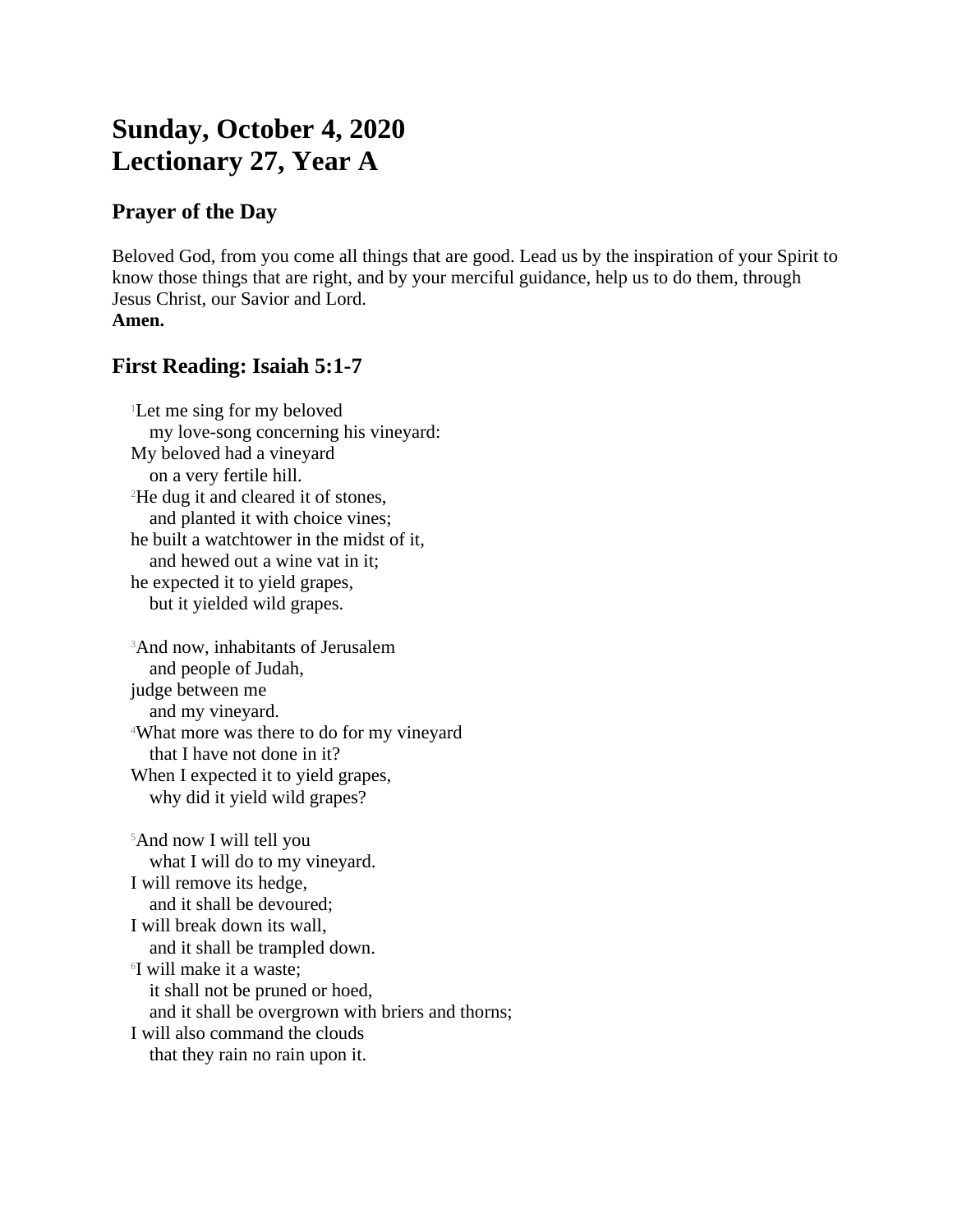<sup>7</sup>For the vineyard of the LORD of hosts is the house of Israel, and the people of Judah are his pleasant planting; he expected justice, but saw bloodshed; righteousness, but heard a cry!

#### **Second Reading: Philippians 3:4b-14**

[Paul writes:] <sup>45</sup>If anyone else has reason to be confident in the flesh, I have more: <sup>5</sup>circumcised on the eighth day, a member of the people of Israel, of the tribe of Benjamin, a Hebrew born of Hebrews; as to the law, a Pharisee; <sup>6</sup>as to zeal, a persecutor of the church; as to righteousness under the law, blameless.

<sup>7</sup>Yet whatever gains I had, these I have come to regard as loss because of Christ. <sup>8</sup>More than that, I regard everything as loss because of the surpassing value of knowing Christ Jesus my Lord. For his sake I have suffered the loss of all things, and I regard them as rubbish, in order that I may gain Christ <sup>9</sup> and be found in him, not having a righteousness of my own that comes from the law, but one that comes through faith in Christ, the righteousness from God based on faith. 10I want to know Christ and the power of his resurrection and the sharing of his sufferings by becoming like him in his death, 11if somehow I may attain the resurrection from the dead.

 $12$ Not that I have already obtained this or have already reached the goal; but I press on to make it my own, because Christ Jesus has made me his own. 13Beloved, I do not consider that I have made it my own; but this one thing I do: forgetting what lies behind and straining forward to what lies ahead, 14I press on toward the goal for the prize of the heavenly call of God in Christ Jesus.

#### **Gospel: Matthew 21:33-46**

[Jesus said to the people:] <sup>33</sup>"Listen to another parable. There was a landowner who planted a vineyard, put a fence around it, dug a wine press in it, and built a watchtower. Then he leased it to tenants and went to another country. 34When the harvest time had come, he sent his slaves to the tenants to collect his produce. 35But the tenants seized his slaves and beat one, killed another, and stoned another. 36Again he sent other slaves, more than the first; and they treated them in the same way.  $37$  Finally he sent his son to them, saying, 'They will respect my son.'  $38$  But when the tenants saw the son, they said to themselves, 'This is the heir; come, let us kill him and get his inheritance.' 39So they seized him, threw him out of the vineyard, and killed him. 40Now when the owner of the vineyard comes, what will he do to those tenants?" 41They said to him, "He will put those wretches to a miserable death, and lease the vineyard to other tenants who will give him the produce at the harvest time."

 $42$  Jesus said to them, "Have you never read in the scriptures:

'The stone that the builders rejected

has become the cornerstone;

this was the Lord's doing,